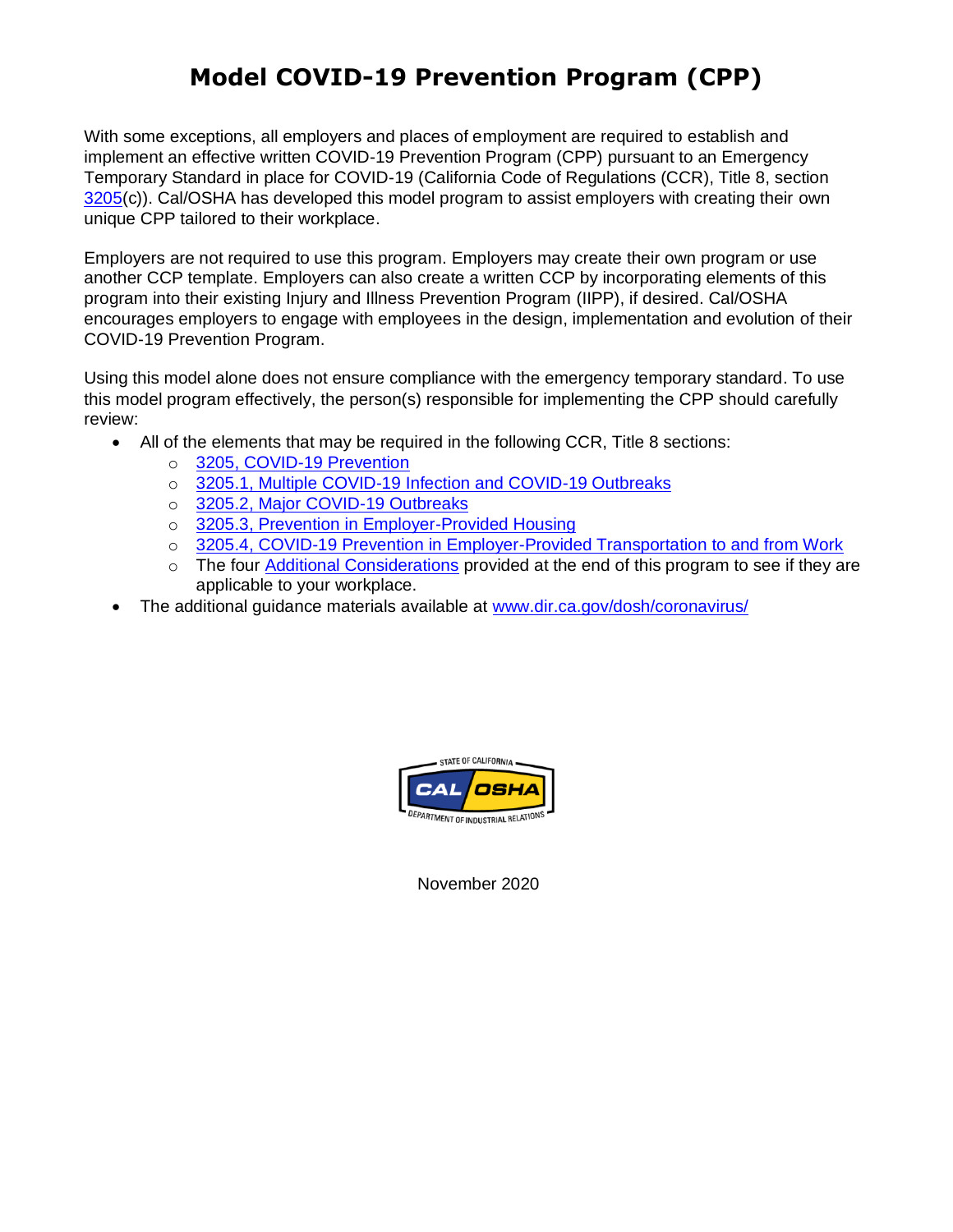# **COVID-19 Prevention Program (CPP) for Saint Joseph School.**

This CPP is designed to control exposures to the SARS-CoV-2 virus that may occur in our workplace.

### **Date: January 20, 2021 [Last Updated]**

### **Authority and Responsibility**

**Kevin Donohue** has overall authority and responsibility for implementing the provisions of this CPP in our workplace. In addition, all managers and supervisors are responsible for implementing and maintaining the CPP in their assigned work areas and for ensuring employees receive answers to questions about the program in a language they understand.

All employees are responsible for using safe work practices, following all directives, policies and procedures, and assisting in maintaining a safe work environment.

## **Identification and Evaluation of COVID-19 Hazards**

We will implement the following in our workplace:

- Conduct workplace-specific evaluations using the **Appendix A: Identification of COVID-19 Hazards** form.
- Evaluate employees' potential workplace exposures to all persons at, or who may enter, our workplace.
- Review applicable orders and general and industry-specific guidance from the State of California, Cal/OSHA, and the local health department related to COVID-19 hazards and prevention.
- Evaluate existing COVID-19 prevention controls in our workplace and the need for different or additional controls.
- Conduct periodic inspections using the **Appendix B: COVID-19 Inspections form** as needed to identify unhealthy conditions, work practices, and work procedures related to COVID-19 and to ensure compliance with our COVID-19 policies and procedures.

#### **Employee participation**

Employees and their authorized employees' representatives are encouraged to participate in the identification and evaluation of COVID-19hazards by: **discussing concerns in the re-opening plan prior to its publication, suggesting and implementing adjustments in the procedures called for in our plan, and raising any concerns with administration.**

#### **Employee screening**

We screen our employees by: **self-screening prior to arrival at work, temperature administration using thermal thermometers when signing-in, and the implementation of remote sign-in/screenin through Visitu visitor software.**

### **Correction of COVID-19 Hazards**

Unsafe or unhealthy work conditions, practices or procedures will be documented on the **Appendix B: COVID-19 Inspections** form, and corrected in a timely manner based on the severity of the hazards, as follows:

**Administration will assess all hazards in a timely manner (within 24 hours) and notify all directly affected staff within the same time frame. Appropriate communications for all affected stakeholders (parents, students, parish) and authorities will likewise be completed by administration. Any disciplinary action will be addressed within 72 hours, as appropriate, and accountability will be developed and determined in concert with Human Resources and the staff requiring correction.**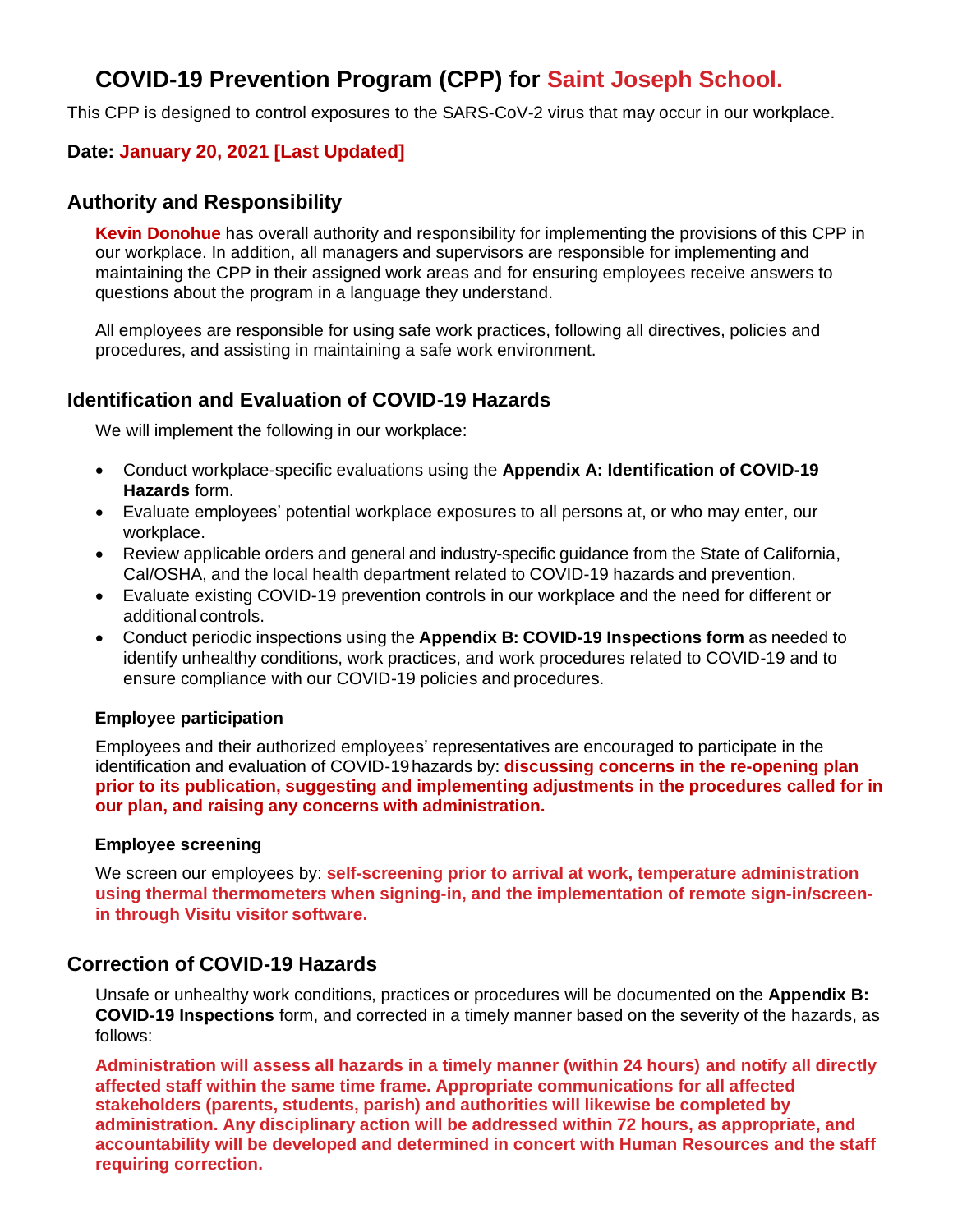# **Control of COVID-19 Hazards**

#### **Physical Distancing**

Where possible, we ensure at least six feet of physical distancing at all times in our workplace by:

- **Staff may work from home, if there position allows so.**
- **The office may have only 2 visitors at a time with distancing reminders in place and seating removed. Visitors on campus are not permitted.**
- **Floor markings are placed in the office and vestibule areas with reminders at all entrances to campus.**
- **Plastic barriers installed as allowed and desks within classrooms spaced out.**

Individuals will be kept as far apart as possible when there are situations where six feet of physical distancing cannot be achieved.

### **Face Coverings**

We provide clean, undamaged face coverings and ensure they are properly worn by employees over the nose and mouth when indoors, and when outdoors and less than six feet away from another person, including non-employees, and where required by orders from the California Department of Public Health (CDPH) or local health department. **Each classroom has a supply of face coverings with additional ones available in Room One and the office. Supply is monitored by administration and staff.**

The following are exceptions to the use of face coverings in our workplace:

- When an employee is alone in a room.
- While eating and drinking at the workplace, provided employees are at least six feet apart and outside air supply to the area, if indoors, has been maximized to the extent possible.
- Employees who cannot wear face coverings due to a medical or mental health condition or disability, or who are hearing-impaired or communicating with a hearing-impaired person. Alternatives will be considered on a case-by-case basis.

Any employee not wearing a face covering, face shield with a drape or other effective alternative, or respiratory protection, for any reason, shall be at least six feet apart from all other persons unless the unmasked employee is tested at least twice weekly for COVID-19.

#### **Engineering controls**

We implement the following measures for situations where we cannot maintain at least six feet between individuals: **Solid partitions installed in office and around student desks.**

We maximize, to the extent feasible, the quantity of outside air for our buildings with mechanical or natural ventilation systems by:

**[describe how this will be accomplished, taking into consideration:**

- **Filters have been checked and updated as of August 2020**
- **Windows and doors left open as appropriate given weather and air quality.**
- **The purchase and monitoring of air quality equipment to measure the levels of carbon dioxide, particulate matter, humidity, and dust.**

#### **Cleaning and disinfecting**

We implement the following cleaning and disinfection measures for frequently touched surfaces:

- **Custodial staff will disinfect twice daily using aerosol methods.**
- **Each classroom is supplied with hand sanitizer and cleaning supplies with additional supplies in Room One and the office.**

Should we have a COVID-19 case in our workplace, we will implement the following procedures: **administered wipedown of all affected surfaces with disinfectants provided by Hillyard followed**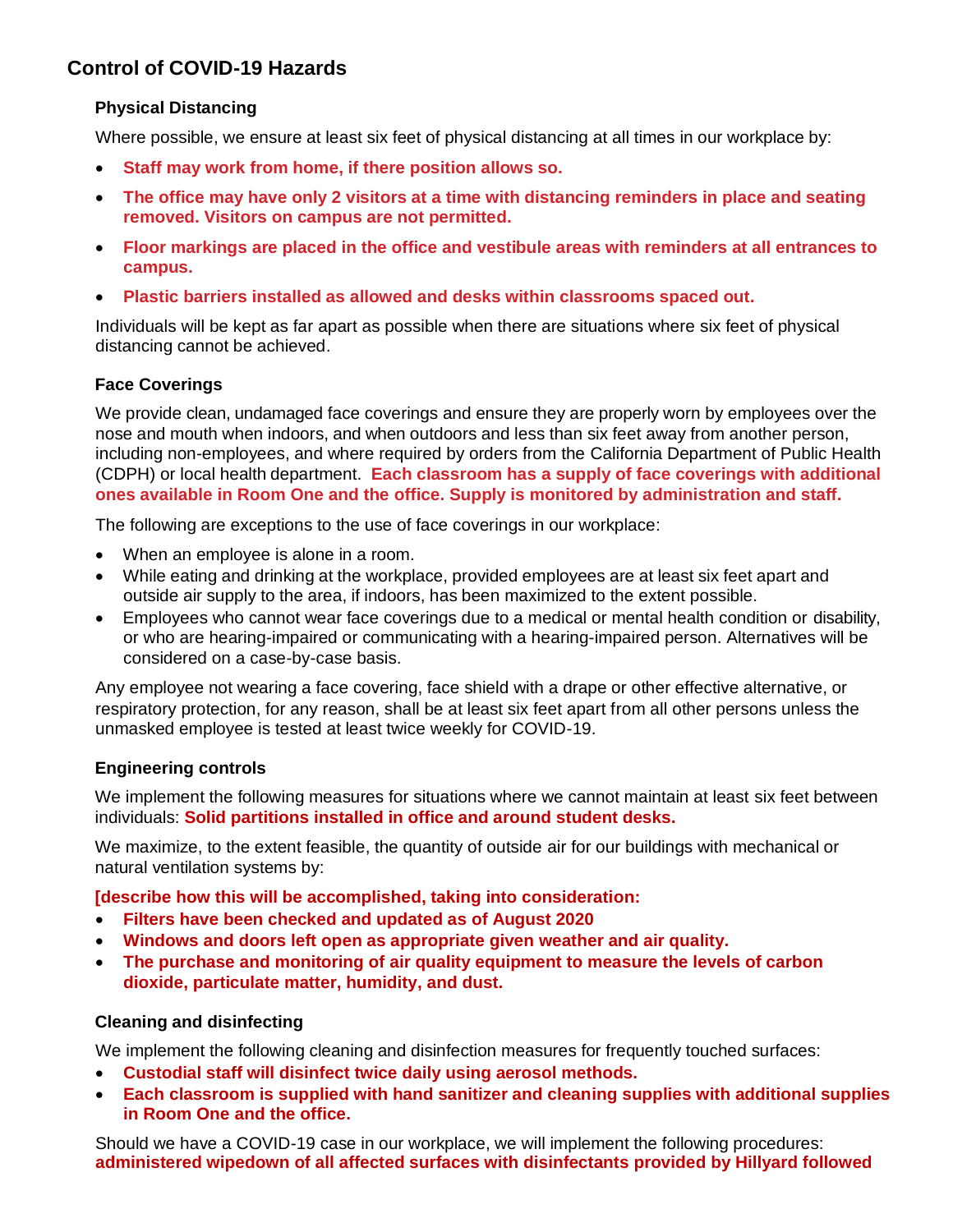#### **by a 48 hour open-air period.**

#### **Shared tools, equipment and personal protective equipment (PPE)**

PPE must not be shared, e.g., gloves, goggles and face shields.

Items that employees come in regular physical contact with, such as phones, headsets, desks, keyboards, writing materials, instruments and tools must also not be shared, to the extent feasible. Where there must be sharing, the items will be disinfected between uses by **wiping down using Hillyard-provided supplies.**

#### **Hand sanitizing**

In order to implement effective hand sanitizing procedures, we:

#### **[describe your site-specific procedures, including:**

- **Additional handwashing facilities acquired through CARES Act funding in partnership with Hawthorne School District.**
- **Handwashing stations provisioned for outdoor play area and each classroom area.**
- **Staff encouraged to hand wash with students at all "break" times (recess/lunch/transition).**
- **Hand sanitizers purchased and installed in all classroom and office areas.**

#### **Personal protective equipment (PPE) used to control employees' exposure to COVID-19**

We evaluate the need for PPE (such as gloves, goggles, and face shields) as required by CCR Title 8, section 3380, and provide such PPE as needed.

When it comes to respiratory protection, we evaluate the need in accordance with CCR Title 8 section 5144 when the physical distancing requirements are not feasible or maintained.

## **Investigating and Responding to COVID-19 Cases**

This will be accomplished by using the **Appendix C: Investigating COVID-19 Cases** form.

Employees who had potential COVID-19 exposure in our workplace will be:

#### **[indicate how the following will be accomplished:**

- **COVID-19 testing will be conducted monthly on-campus. Staff testing off-campus will be compensated for their time. COVID-19 testing at no cost during their working hours.**
- **All information on benefits has been communicated via Human Resources with the principal reviewing it during faculty meetings and on-demand.**

### **System for Communicating**

Our goal is to ensure that we have effective two-way communication with our employees, in a form they can readily understand, and that it includes the following information:

- Who employees should report COVID-19 symptoms and possible hazards to, and how: Kevin Donohue should be informed immediately in-person or via phone.
- That employees can report symptoms and hazards without fear of reprisal.
- Our procedures or policies for accommodating employees with medical or other conditions that put them at increased risk of severe COVID-19 illness.
- Where testing is not required, how employees can access COVID-19 testing**. N/A**
- In the event we are required to provide testing because of a workplace exposure or outbreak, we will communicate the plan for providing testing and inform affected employees of the reason for the testing and the possible consequences of a positive test.
- Information about COVID-19 hazards employees (including other employers and individuals in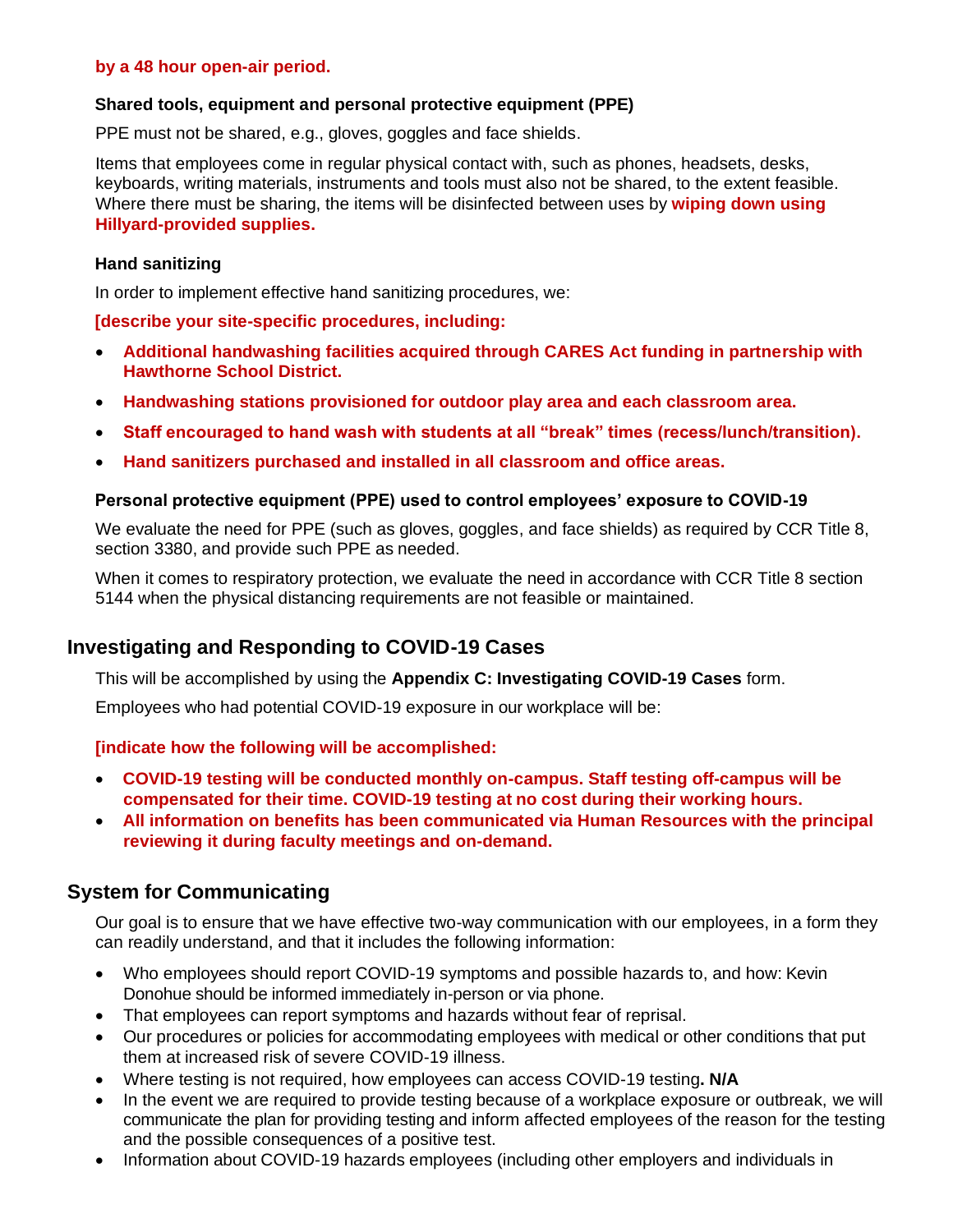contact with our workplace) may be exposed to, what is being done to control those hazards, and our COVID-19 policies and procedures.

• **Additional signage around testing and safety precautions has been placed in the employee sign-in area and entrances to campus.**

# **Training and Instruction**

We will provide effective training and instruction that includes:

- Our COVID-19 policies and procedures to protect employees from COVID-19 hazards.
- Information regarding COVID-19-related benefits to which the employee may be entitled under applicable federal, state, or local laws.
- The fact that:
	- o COVID-19 is an infectious disease that can be spread through the air.
	- $\circ$  COVID-19 may be transmitted when a person touches a contaminated object and then touches their eyes, nose, or mouth.
	- o An infectious person may have no symptoms.
- Methods of physical distancing of at least six feet and the importance of combining physical distancing with the wearing of face coverings.
- The fact that particles containing the virus can travel more than six feet, especially indoors, so physical distancing must be combined with other controls, including face coverings and hand hygiene, to be effective.
- The importance of frequent hand washing with soap and water for at least 20 seconds and using hand sanitizer when employees do not have immediate access to a sink or hand washing facility, and that hand sanitizer does not work if the hands are soiled.
- Proper use of face coverings and the fact that face coverings are not respiratory protective equipment - face coverings are intended to primarily protect other individuals from the wearer of the face covering.
- COVID-19 symptoms, and the importance of obtaining a COVID-19 test and not coming to work if the employee has COVID-19 symptoms.

**Appendix D: COVID-19 Training Roster** will be used to document this training.

# **Exclusion of COVID-19 Cases**

Where we have a COVID-19 case in our workplace, we will limit transmission by:

- Ensuring that COVID-19 cases are excluded from the workplace until our return-to-work requirements are met.
- Excluding employees with COVID-19 exposure from the workplace for 14 days after the last known COVID-19 exposure to a COVID-19 case.
- Continuing and maintaining an employee's earnings, seniority, and all other employee rights and benefits whenever we've demonstrated that the COVID-19 exposure is work related. This will be accomplished by **sick leave (as applicable).**
- Providing employees at the time of exclusion with information on available benefits.

# **Reporting, Recordkeeping, and Access**

It is our policy to:

- Report information about COVID-19 cases at our workplace to the local health department whenever required by law, and provide any related information requested by the local health department.
- Report immediately to Cal/OSHA any COVID-19-related serious illnesses or death, as defined under CCR Title 8 section 330(h), of an employee occurring in our place of employment or in connection with any employment.
- Maintain records of the steps taken to implement our written COVID-19 Prevention Program in accordance with CCR Title 8 section3203(b).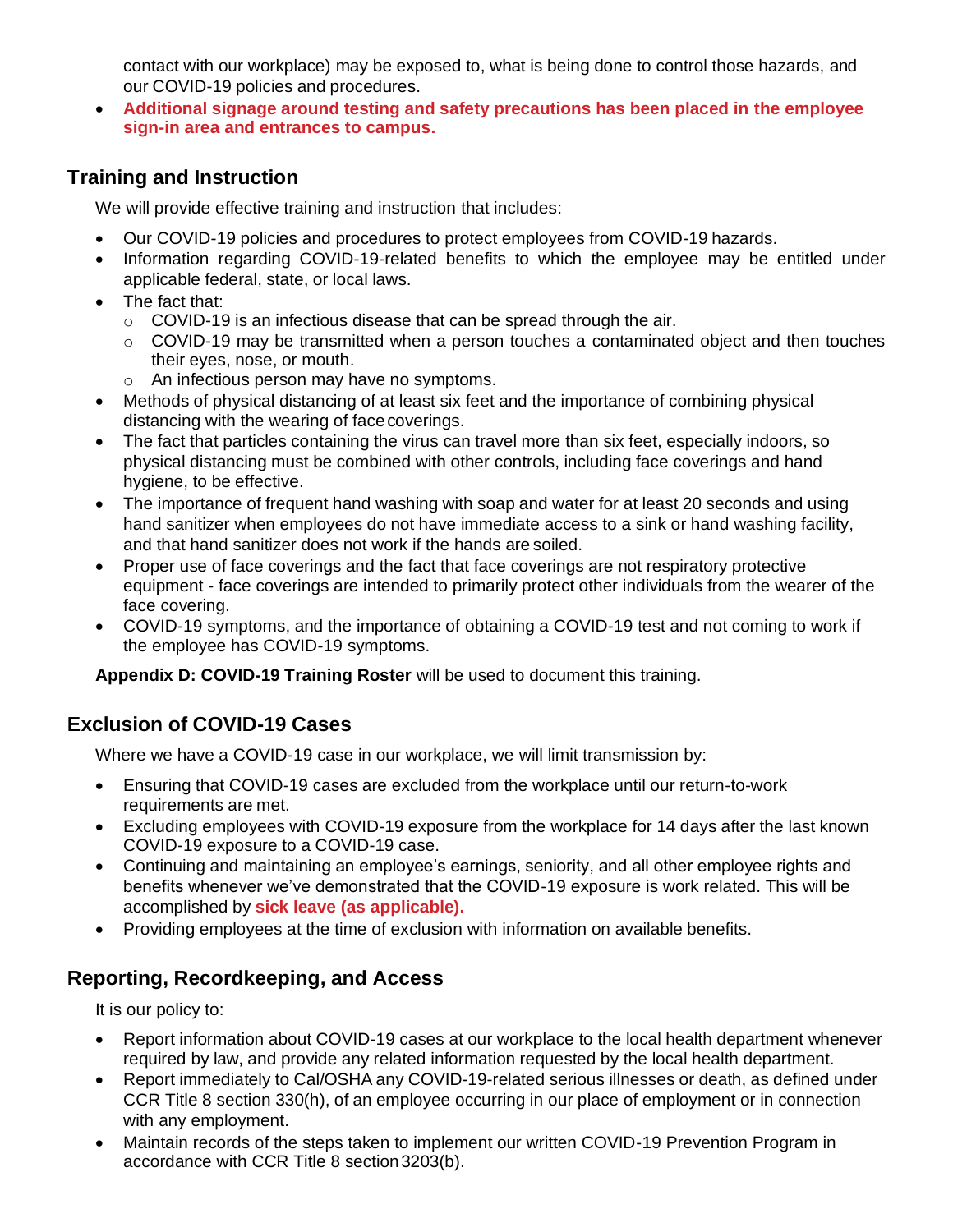- Make our written COVID-19 Prevention Program available at the workplace to employees, authorized employee representatives, and to representatives of Cal/OSHA immediately upon request.
- Use the **Appendix C: Investigating COVID-19 Cases** form to keep a record of and track all COVID-19 cases. The information will be made available to employees, authorized employee representatives, or as otherwise required by law, with personal identifying information removed.

# **Return-to-Work Criteria**

- COVID-19 cases with COVID-19 symptoms will not return to work until all the following have occurred:
	- $\circ$  At least 24 hours have passed since a fever of 100.4 or higher has resolved without the use of fever-reducing medications.
	- o COVID-19 symptoms have improved.
	- o At least 10 days have passed since COVID-19 symptoms first appeared.
- COVID-19 cases who tested positive but never developed COVID-19 symptoms will not return to work until a minimum of 10 days have passed since the date of specimen collection of their first positive COVID-19 test.
- A negative COVID-19 test will not be required for an employee to return to work.
- If an order to isolate or quarantine an employee is issued by a local or state health official, the employee will not return to work until the period of isolation or quarantine is completed or the order is lifted. If no period was specified, then the period will be 10 days from the time the order to isolate was effective, or 14 days from the time the order to quarantine was effective.

Ku Dh

**Principal, January 20, 2020 [Last Updated]**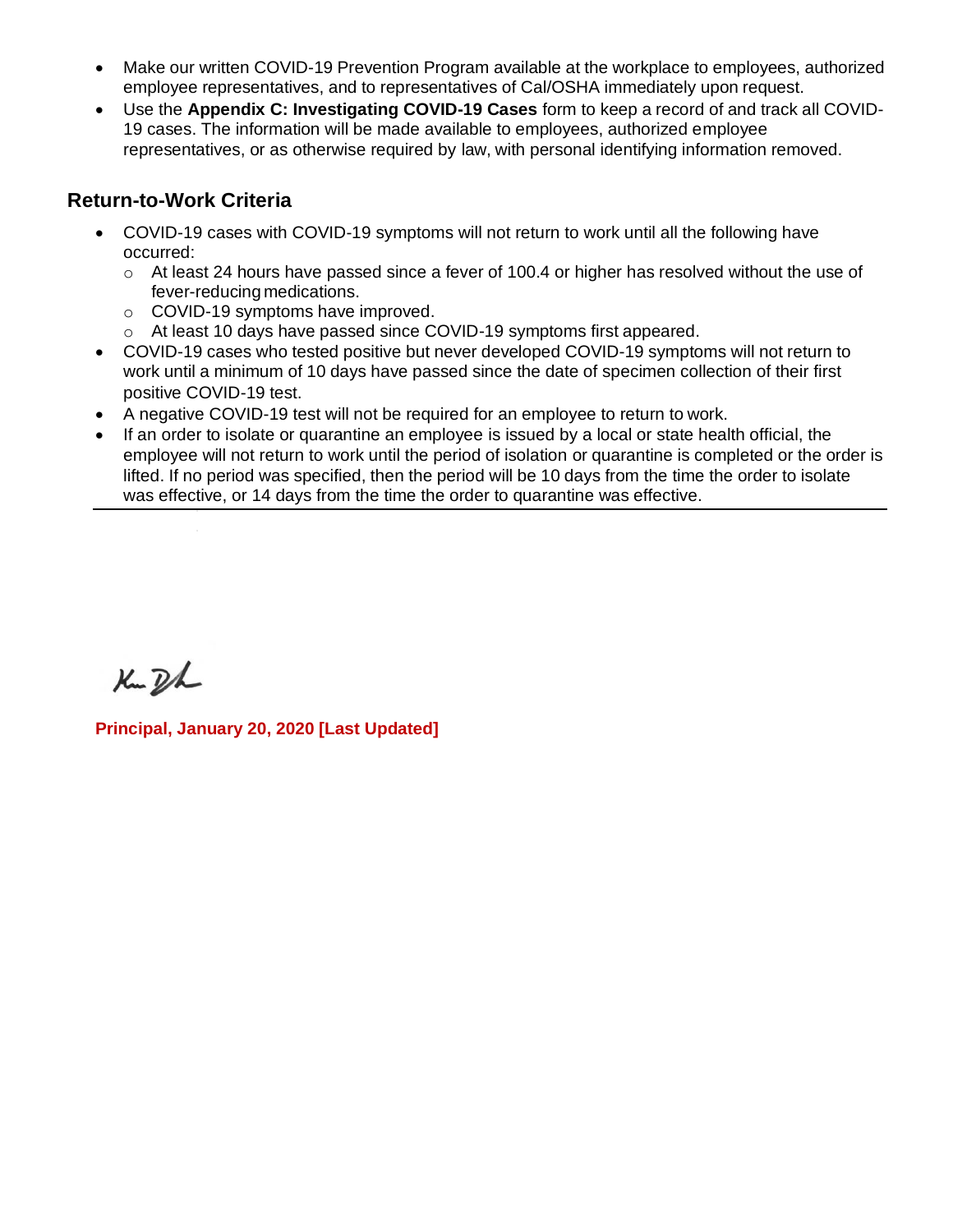# **Appendix A: Identification of COVID-19 Hazards**

All persons, regardless of symptoms or negative COVID-19 test results, will be considered potentially infectious. Particular attention will be paid to areas where people may congregate or come in contact with one another, regardless of whether employees are performing an assigned work task or not. For example: meetings, entrances, bathrooms, hallways, aisles, walkways, elevators, break or eating areas, cool-down areas, and waiting areas.

Evaluation of potential workplace exposure will be to all persons at the workplace or who may enter the workplace, including coworkers, employees of other entities, members of the public, customers or clients, and independent contractors. We will consider how employees and other persons enter, leave, and travel through the workplace, in addition to addressing fixed work locations.

#### **Person conducting the evaluation**: **Kevin Donohue**

#### **Date**: **July and August 2020**

**Name(s) of employee and authorized employee representative that participated**: **Cathy Urbigkeit, Keila Gutierrez**

| Interaction, area, activity,<br>work task, process,<br>equipment and material<br>that potentially exposes<br>employees to COVID-19<br>hazards | <b>Places and times</b>        | <b>Potential for COVID-19</b><br>exposures and employees<br>affected, including members<br>of the public and employees<br>of other employers | <b>Existing and/or</b><br>additional COVID-19<br>prevention controls,<br>including barriers,<br>partitions and<br>ventilation |
|-----------------------------------------------------------------------------------------------------------------------------------------------|--------------------------------|----------------------------------------------------------------------------------------------------------------------------------------------|-------------------------------------------------------------------------------------------------------------------------------|
| Coming to campus                                                                                                                              | Office Area (c 8am<br>and 3pm) | Close contact                                                                                                                                | Distancing, limitation of<br>staff and visitors in area,<br>allowing doors to be open<br>for ventilation                      |
| <b>Restrooms</b>                                                                                                                              | <b>Restrooms</b>               | Close contact; exposure                                                                                                                      | Daily disinfecting with<br>aerosols                                                                                           |
|                                                                                                                                               |                                |                                                                                                                                              |                                                                                                                               |
|                                                                                                                                               |                                |                                                                                                                                              |                                                                                                                               |
|                                                                                                                                               |                                |                                                                                                                                              |                                                                                                                               |
|                                                                                                                                               |                                |                                                                                                                                              |                                                                                                                               |
|                                                                                                                                               |                                |                                                                                                                                              |                                                                                                                               |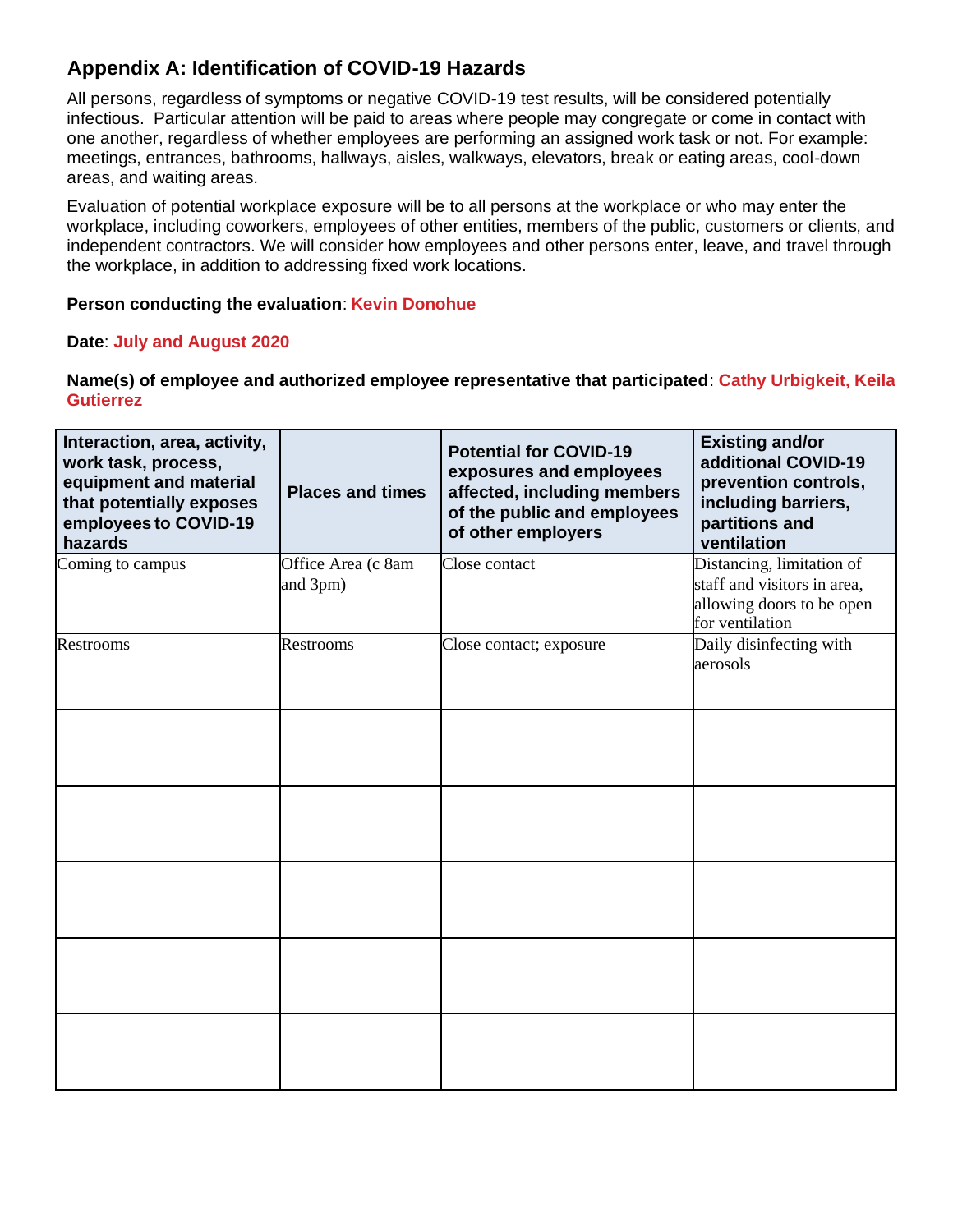# **Appendix B: COVID-19 Inspections**

**Date: January 20, 2021**

**Name of person conducting the inspection:** Kevin Donohue, Ruben Gutierrez

**Work location evaluated**: **Saint Joseph School**

| <b>Exposure Controls</b>                                                                           | <b>Status</b>           | <b>Person Assigned</b><br>to Correct                         | <b>Date Corrected</b> |
|----------------------------------------------------------------------------------------------------|-------------------------|--------------------------------------------------------------|-----------------------|
| <b>Engineering</b>                                                                                 |                         |                                                              |                       |
| Barriers/partitions                                                                                | Installed               | Kevin Donohue                                                | January 15            |
| Ventilation (amount of fresh air and<br>filtration maximized)                                      | Assessed via<br>monitor | Kevin Donohue                                                | January 15            |
| Additional room air filtration                                                                     |                         |                                                              |                       |
| <b>Administrative</b>                                                                              |                         |                                                              |                       |
| Physical distancing                                                                                | On-going                | Kevin Donohue<br>(classrooms)<br>Keila Gutierrez<br>(office) |                       |
| Surface cleaning and disinfection<br>(frequently enough and adequate<br>supplies)                  | On-going                | <b>Ruben Gutierrez</b>                                       |                       |
| Hand washing facilities (adequate<br>numbers and supplies)                                         | Installed               | Kevin Donohue                                                | January 19            |
| Disinfecting and hand sanitizing solutions<br>being used according to manufacturer<br>instructions | On-going                | <b>Staff Supervisors for</b><br>Classrooms                   |                       |
| <b>PPE</b> (not shared, available and being worn)                                                  |                         |                                                              |                       |
| Face coverings (cleaned sufficiently often)                                                        | On-going                | <b>Staff Supervisors for</b><br>Classrooms                   |                       |
| Gloves                                                                                             | On-going                | Keila Gutierrez                                              |                       |
| Face shields/goggles                                                                               | On-going                | Kevin Donohue                                                |                       |
| Respiratory protection                                                                             | N/A                     |                                                              |                       |